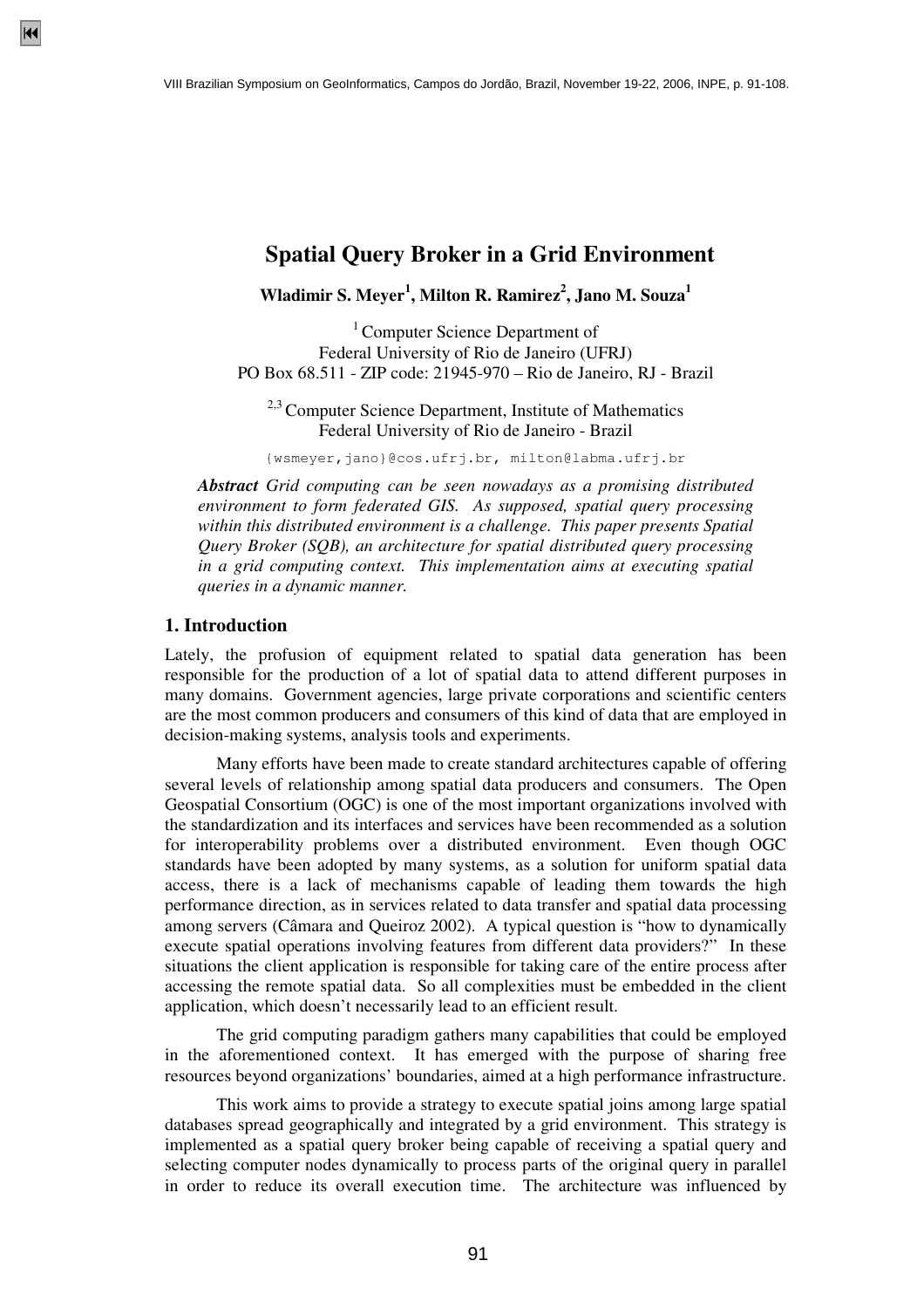previous ones presented in (Meyer et al. 2005), (Meyer and Souza 2006) and (Smith et al. 2002).

 The structure of the paper consists of an explanation of problems related to distributed spatial queries (section 2) and some solutions based on filter/refine strategy, since they play an important role in the GIS domain, followed by an overview of Virtual Organizations in a grid context (section 3) as a metaphor, emphasizing their aspects and functionalities that could be applied to a distributed GIS context. A description of resource brokers (section 4) means to depict important functionalities that could be used in a spatial query broker. Some related works involving distributed spatial query processing are presented in section 5 and the proposed architecture is detailed in section 6. Some preliminary results on the parallel execution of spatial queries are analyzed in section 7 and some important remarks are taken into account in section 8. WII Brazilian Symposium on Georiesmure, Gerpos do Jordão, Brazil, November 19.22, 2006, INPE a symposium on Symbolismus (Figure 19.22, 2006) and (Similar devices of the experimented of the experimented of the exploration o

# **2. Distributed Spatial Queries**

A filter/refine technique has been adopted in many spatial database management systems (SDBMS) to reduce the exact geometric tests in spatial queries (Hanssen 2005). It consists of the execution of a preliminary query with approximations of the actual features (usually Minimum Bounding Rectangle - MBR) to discard some of those that don't satisfy a specific. The next step consists of executing the exact processing of the involved geometries to determine which of them definitely satisfy the predicates.

 An important characteristic of spatial queries is that they are much more expensive than those involving conventional data. The size and number of vertices of geometrics' data are the main factors. The queries normally use large computing resources when executing operations with geometrics and/or topologic predicates, turning indispensable the use of spatial indexes.

 This technique was extended in (Brinkhoff et al. 1994) to process spatial joins, including a geometric filter step after a MBR join. This new step introduces a more accurate approximation of spatial objects, to reduce the size of inconclusive pairs.

 Some strategies were proposed in (Ramirez 2001), based on Brinkhoff's model to deal with spatial joins in a distributed environment trying to explore an additional parallelism among SDBMS involved during the exact processing step.

 Trying to improve response time a proposal is presented in (Kang and Choy 2002) where the authors aim at executing the two steps of the filter/refine technique in parallel, but details about preliminary considerations limit the scope of the proposal: high bandwidth and thematic data partitioning.

 In spite of the good results presented by previous solutions, a small number of servers is involved during the exact geometry processing, normally those storing the themes, which can lead to inadequate response time when dealing with very large data sets.

## **3. Virtual Organizations in a Grid context**

When organizations, computational resources, services and people with similar interests are put together and the sharing rules is defined, they originate a so called *Virtual Organization (VO)* (Foster et al. 2001). The VO is an abstraction that can involve many actual organizations interested in collaborative work, i.e., they can share services, data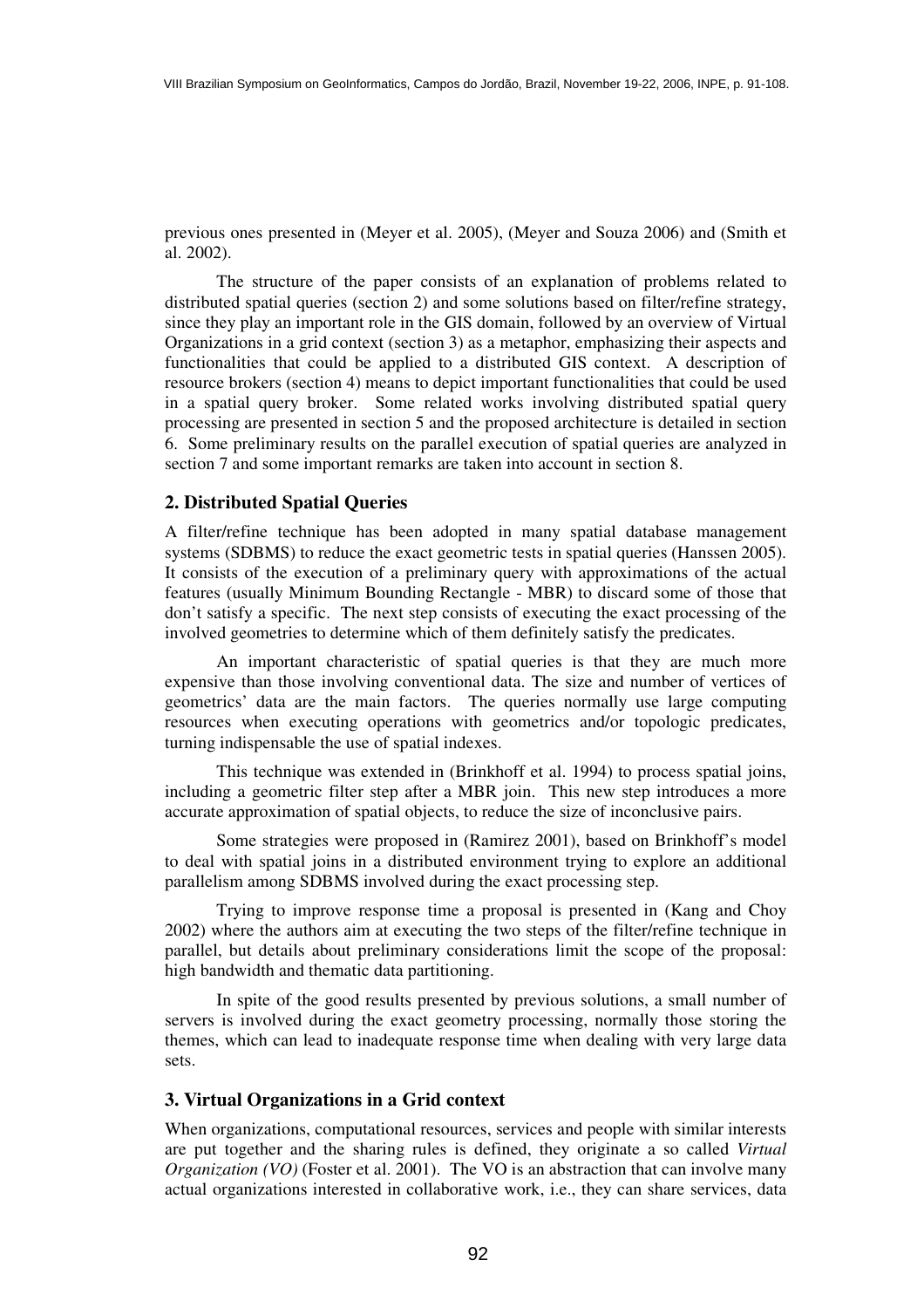and computational resources to reach some common goal. This abstraction could be adopted, for example, by organizations interested in sharing spatial databases or making up a distributed GIS.

 A VO often presents some basic functionality items that may be accessed by any member nodes. Some of the most important are:

- File catalog It consists of a service specialized in registering and monitoring file replicas spread among nodes and that may have distinct logic names;
- Job manager Entity that receives jobs execution requests and verifies all necessary resources for their execution;
- Resource broker A service capable of checking all necessary resources described in a job specification and invoke all those resources to perform its execution;
- Information service A suite of services that gathers information about resources and are often used by applications and other services (like the resource broker).

 The profile of a VO can change as a result of its purpose. Services, resources and topology may assume different configurations depending on the nodes' capabilities, the nature of the tasks to be performed and the interests of the members.

 Despite the flexibility and the computing-on-demand offered by the VO abstraction, some difficulties like heterogeneity and security, are great challenges for the research carried out (Porto et al. 2005; Foster and Kesselman 1999).

 The adoption of standards like OGSI (Open Grid Service Infrastructure) and, more recently, WSRF (Web Service Resource Framework) has brought a new perspective to the VO environment since now it can deliver services with a high degree of standardization for the use of Web services technology. Security problems related to the data and binary transmission may be avoided with the use of binaries encapsulated into services that offer only a standard interface, preserving code detail. In a similar way, the heterogeneity problem inherent to a grid environment can benefit from these standard interfaces since the details related to service implementation are omitted from the consumers of the resources, improving both integration and scalability as a whole. Will Brazilian Symposium on Geodesimwore, Gerposi do Jordan Heroil, Poissuel and Control Camposition and Control Camposition and Camposition and Camposition of Camposition of Camposition and Camposition of Camposition of C

 So, as depicted above, a VO takes an important role in a grid environment and should provide many high level services in order to permit the increase of collaboration among its members. Resource brokers take an important place in this context, especially when the application's nature involves hundreds or thousands processors nodes and resources.

# **4. Resource Brokers (RB)**

In an environment, with thousands of resources dynamically changing, it is almost impossible for a user to choose the best resource to execute a job without any previous information. The RB acts as a middle tier between users and resources (Afgan 2004) and assumes the responsibility of finding the best resources for them and, complementarily, passing the job specification to the resources found (Figure 1).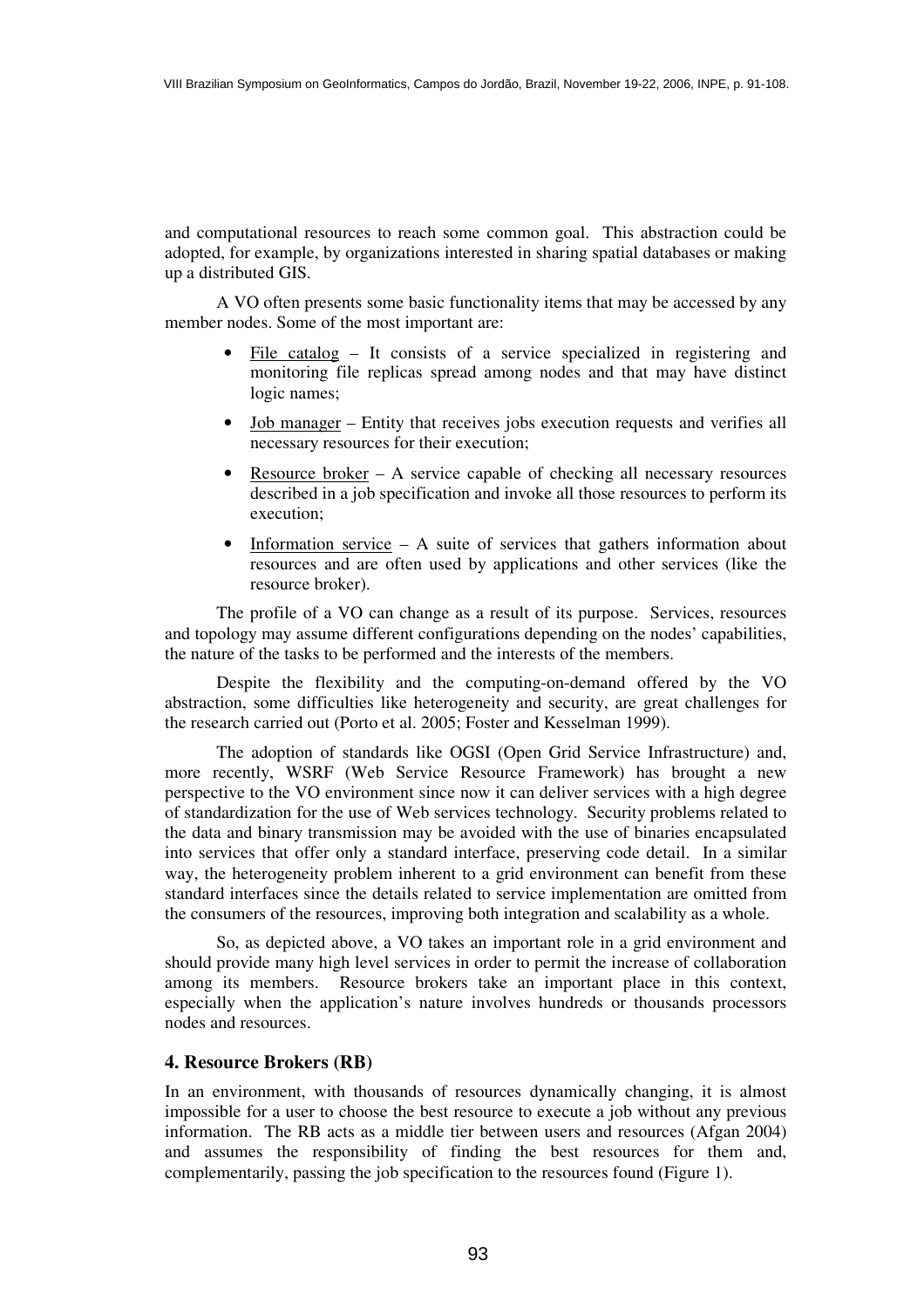

**Figure 1. Resource Broker acting as a middle tier in a grid - adapted from (Afgan 2004)** 

In this figure, the GIS module means "Grid Information Service", the component responsible for advice on resources available. The resource broker - RB - uses this information to locate the best resources without explicit users' participation.

Resource brokers are not present natively in all grid middleware, but many initiatives have generated products that turn the grid user's life easy. GridBus (Venegupal et al. 2004), Emperor (Adzigogov et al. 2005) and GridWay (GridWay Team 2006) are some of these efforts. They can be thought as high level services that locate resources that agree with a job specification.

The role of scheduler may also be taken up by the RB, who makes execution plans and defines the order in which tasks are to be carried out based on complementary information like resource capabilities, communication costs and other statistic metrics. For this ability, RBs are also known in grid platforms as "meta-schedulers".

 When assuming a scheduler's role, problems concerning the multiorganizational nature of the grid take place: difficulty to pre-allocate, load balancing and different performance for communication channels, besides the natural resources' heterogeneity (Foster and Kesselman 1999; Foster et al. 2001).

 There are two basic strategies adopted by resource brokers to create an execution plan when acting as a scheduler: static and dynamic strategies. The first one defines the execution plan before runtime and any context changes occurred during runtime are not taken into account; an example of this class of RB is the WMS (Workload Management System) (Andretto 2004) which integrates the gLite grid middleware. The second one starts with a predefined plan that can change during runtime, in an adaptive manner, chasing the best results as a whole. GridWay RB (GridWay Team 2006) lies in this class.

 Scientific applications, the greatest users and motivators of the grid paradigm, are strongly based on file as the lowest data unit (Di et al. 2003). This implies that most of the RBs are tailored to this data approach.

 This paper proposes an similar service to deal with scheduling of spatial queries among spatial databases systems in a grid, similar to the job/file approach of conventional RB. The *Spatial Query Broker (SQB)* being proposed is presented in section 6.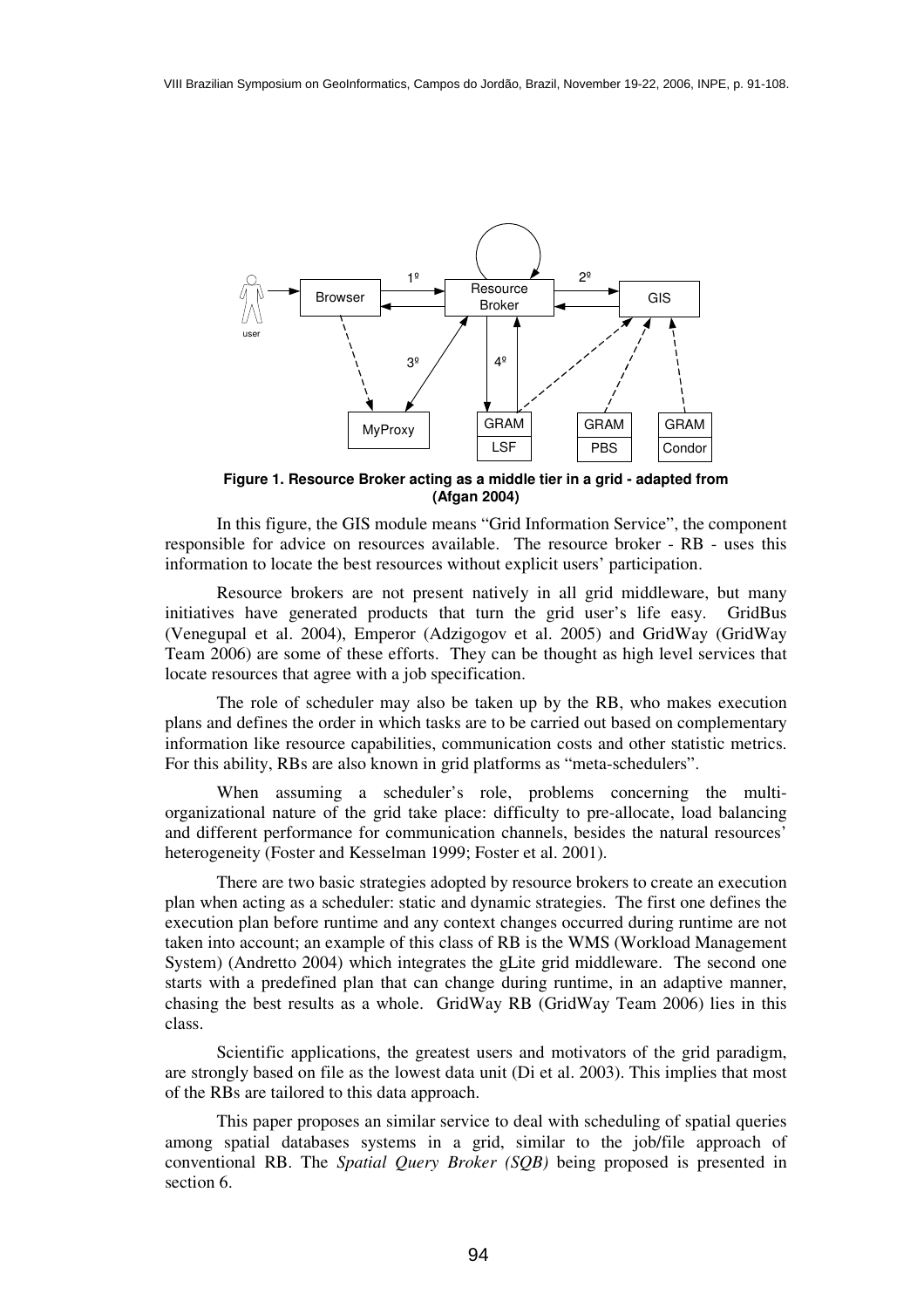# **5. Related Works**

During last years many efforts have been made to permit executions of spatial queries in a distributed environment.

 An extension of Brinkhoff solution, for the distributed spatial query processing was proposed by (Ramirez 2001) with the purpose of exploring the parallelism in the most critical phase of a spatial join process: exact geometry processing. In that work, after the elimination of the geometries that definitely don't participate from the final result, by means of approximate filtering, the inconclusive geometries are simultaneously processed by the SDBMS that participate of the query. This strategy was called MR2 and uses spatial indexes  $(R^*$ -Tree), from themes involved in the operation, during the filtering step. In this proposal only execution of a query is taken into account. This adaptation of the three-step approach is followed by the present proposal since the filtering phase may lead to a strong reduction of inconclusive pairs and provide some true hits without the need of actual geometry processing.

 The use of *Web services* as seen in (Ilya et al. 2003) was a powerful solution the authors found to reach scalability in an infrastructure designed to optimize query processing in distributed spatial databases. The scenario presented consists of independent organizations that produce data which may be overlapped geographically. This data is not intentionally replicated over the member nodes. A global index, based either on R-tree or Quadtree, is maintained in each node during all the time and if some localized data modification causes a change in its minimum bounding rectangle (MBR), all index replicas are updated. A query submitted to a node is then forwarded to other nodes that have data involved with it. The main goal was to reduce the traffic among nodes, improving queries response. The use of a global index distributed over the nodes had an important role in this context. The Web service approach, to easily turn the integration among nodes, and the involvement of several servers to deal with a query are relevant to our proposal. WE Reaction Symposium on Georismwore, Gerpos do Jorelia Readi, November 18-22, 2006, INPE is controlled a controlled and the particle controlled and the symposium of Brazil, November 19-22, 2006, INPE is a controlled parti

 The *Grid Greedy Node Scheduling Algorithm* (G2N) presented in (Porto et al. 2005) assigns sub-queries to grid nodes as a result of their throughputs expressed in tuples/second. If during runtime the actual throughput of a node differs too much from the previous known one, this new value is used to re-schedule the remaining subqueries. A dynamic load balance, based on processors' throughput, is used in a similar manner on the SQB.

 In (Mondal et al. 2003) a dynamic load balancing strategy was adopted to address queries to grid clusters, adopting either a migration or a replication policy for the data, in order to explore the reliable nodes. The knowledge on the historical behavior of the clusters is a good heuristic to be explored when planning the query in the SQB.

 OGSA-DQP (UK Database Task Force 2006), a Distributed Query Processor based on the OGSA architecture (a grid architecture based on services), has all the functionalities of a query broker: a *grid distributed query service* is responsible for compiling, optimizing, partitioning and scheduling distributed query execution plans over multiple execution nodes. Its *query evaluation service* is used by the previous service to execute a query plan. Some functional modules from the OGSA-DQP are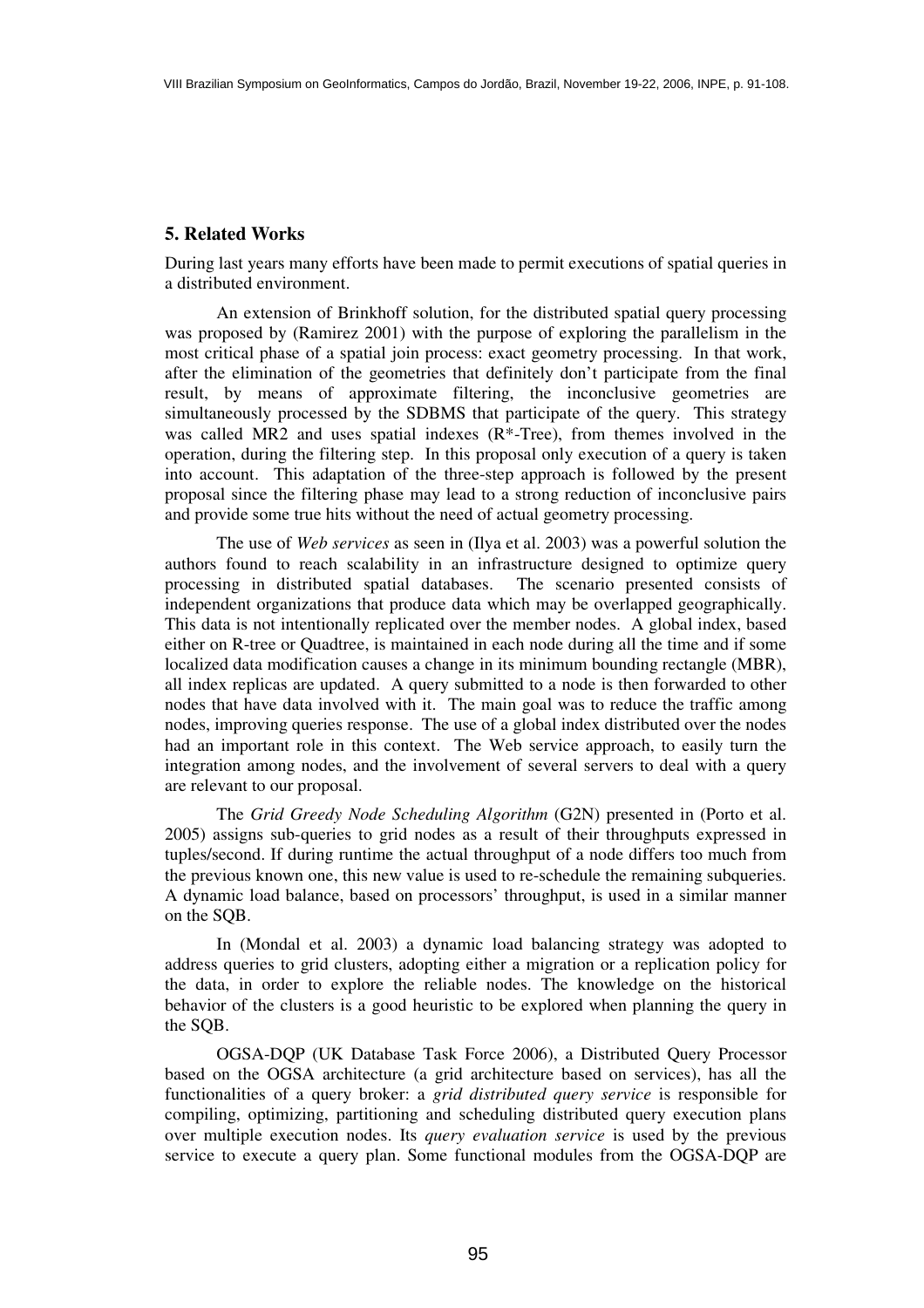being hosted by the SQB. The adoption of the OGSA-DAI, to permit uniform access in databases, is another common point between these architectures.

 As pointed above, the spatial query broker's architecture proposed in this paper adopts some guidelines that were present in the previous works and is a consequence of our previous work (Meyer et al. 2005; Meyer and Souza 2006).

#### **6. Proposed Spatial Query Broker (SQB)**

In this work a Spatial Query Broker is being proposed to cover the needs of a specialized mechanism to perform queries over SDBMS spread geographically and belonging to member organizations of a VO. The inability of traditional brokers to deal with databases as resources (Andretto 2004; GridWay Team 2006; Buyya and Venegupal 2004), particularly spatial databases, led us to research this topic. There was the need to incorporate in the SQB some functions that are specific of database management systems, like those related with the query processor. On the other hand, as a grid broker, it has to receive others skills from these specialized tools.

 The main idea is to explore the skills from SDBMS members of the VO to perform some steps of spatial queries and, when necessary, divide the processing cost of the expensive ones with several grids' nodes, including those that are not specialized (without SDBMS), as depicted in figure 2.

 The centralized approach seen in this figure: with central SQB, information service and replica location service are typical in some environments like the OGSA-DQP, Workload Management Service (WMS) and GridWay, these two last schedulers from gLite and Globus projects respectively. However, backup structures could coexist in virtual organizations in order to avoid a service break, in case of failure of the main module.

 Following the gLite nomenclature conventions (EGEE 2006), each node capable of processing jobs is named Computing Element (CE). CEs in a virtual organization can have specific skills like high performance hardware or specialized services. The proposed architecture was tailored to treat spatial queries in a similar way as happens with common jobs: a query, after being typed by a user or passed by an application is guided to a specialized broker (spatial query broker).

 The architecture (figure 3) can be presented based on a description of its component's modules as follows:

 The *Coordinator* module has the role of manage all data flow since a query is received until it is finished. Additional tasks, such as checking an user's credential and starting a proxy session, are also performed by it.

The *Query Decomposition* module has almost all the functionalities found in traditional distributed query processing architectures (Özsu and Valduriez 2001). The first of them is semantic analysis, based on a global schema, of the received query that can be performed by means of graph derived from the query and its analysis: when a node, representing a relation or a sub-graph is disconnected from the result, the query should be refused, since in this case some join predicate is missing. Another functionality is avoiding redundancy in the predicates, through simplifying both the geometric and non-geometric predicates, using the idempotent rules (Özsu and Valduriez 2001). WII Brazilian Symposium on Geodesimware, Geopoe do Jordão, Brazil, November 18:22, 2006, IDei Solis China Symposium on GeoISA, DAI, to permit uniform access in Agriculture looks, The adoption of the OGSA DAI, to permit uni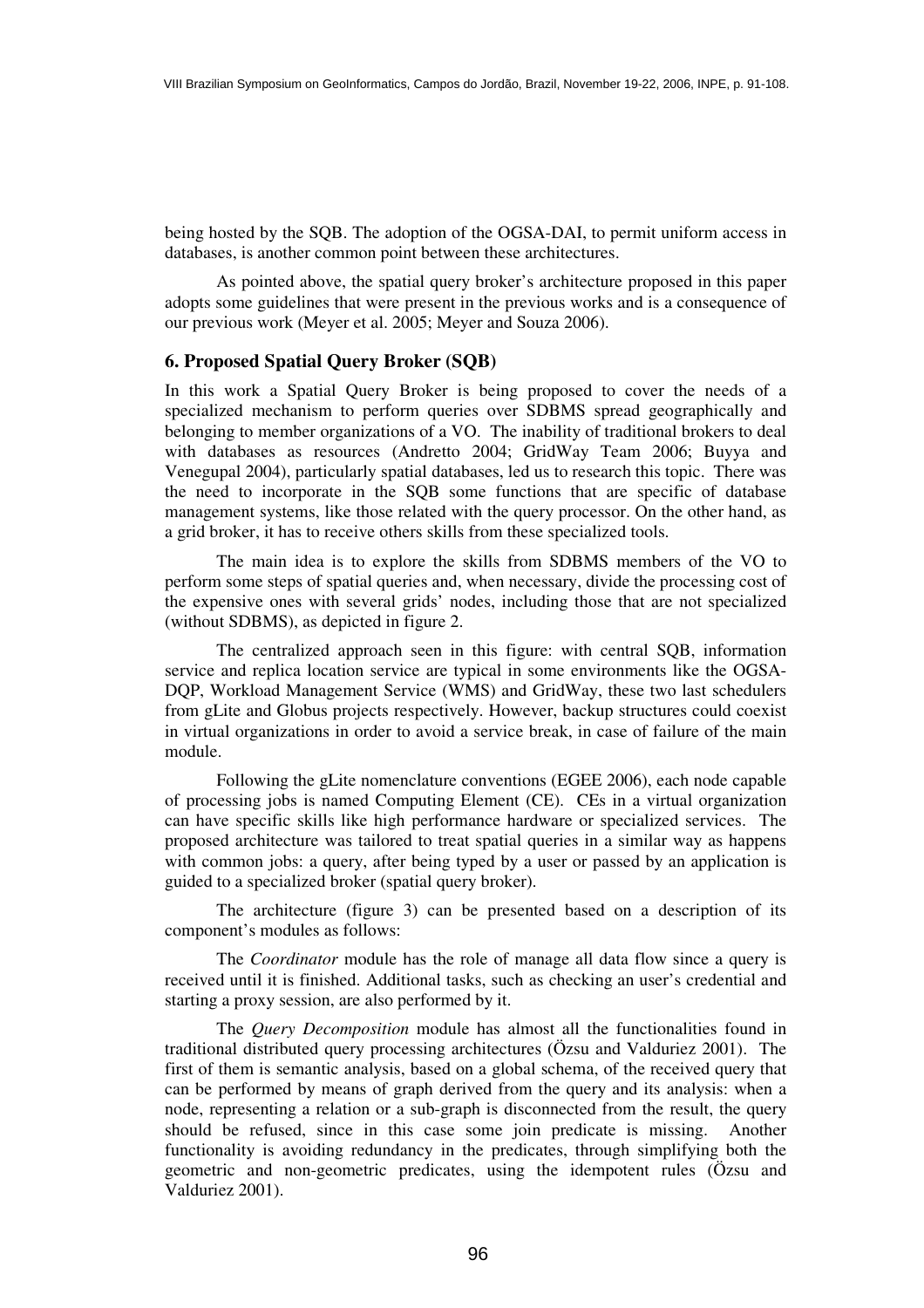

**Figure 2. VO composition with a Spatial Query Broker** 

*Locator* module acts as a match-maker in a conventional broker (EGEE 2006). Specifically, it is responsible for locate all sources of the themes mentioned in the received query, including their replicas and acquire statistical and metadata information like spatial data quality, databases' status, computing elements' status and their throughputs, besides of communication channels quality. The optimizer uses all this information in order to propose a good query plan and must be periodically updated in a grid information service (Globus MDS in this case). Replicas of databases are managed by the Replica Location Service (RLS), a service that maintain an index of all local replicas' catalogs, hosted on each CE, and permits queries about location of replicas related with a specific logical name.

 An Optimizer has the task of dealing with the most common kinds of queries in a spatial database: window queries and spatial joins; based on this premise all its functioning aims at following a good strategy to reach the solution. In both cases the filter/refine strategy has proved to be a good one (Brinkhoff et al. 1994; Hanssen 2005; Ramirez 2001).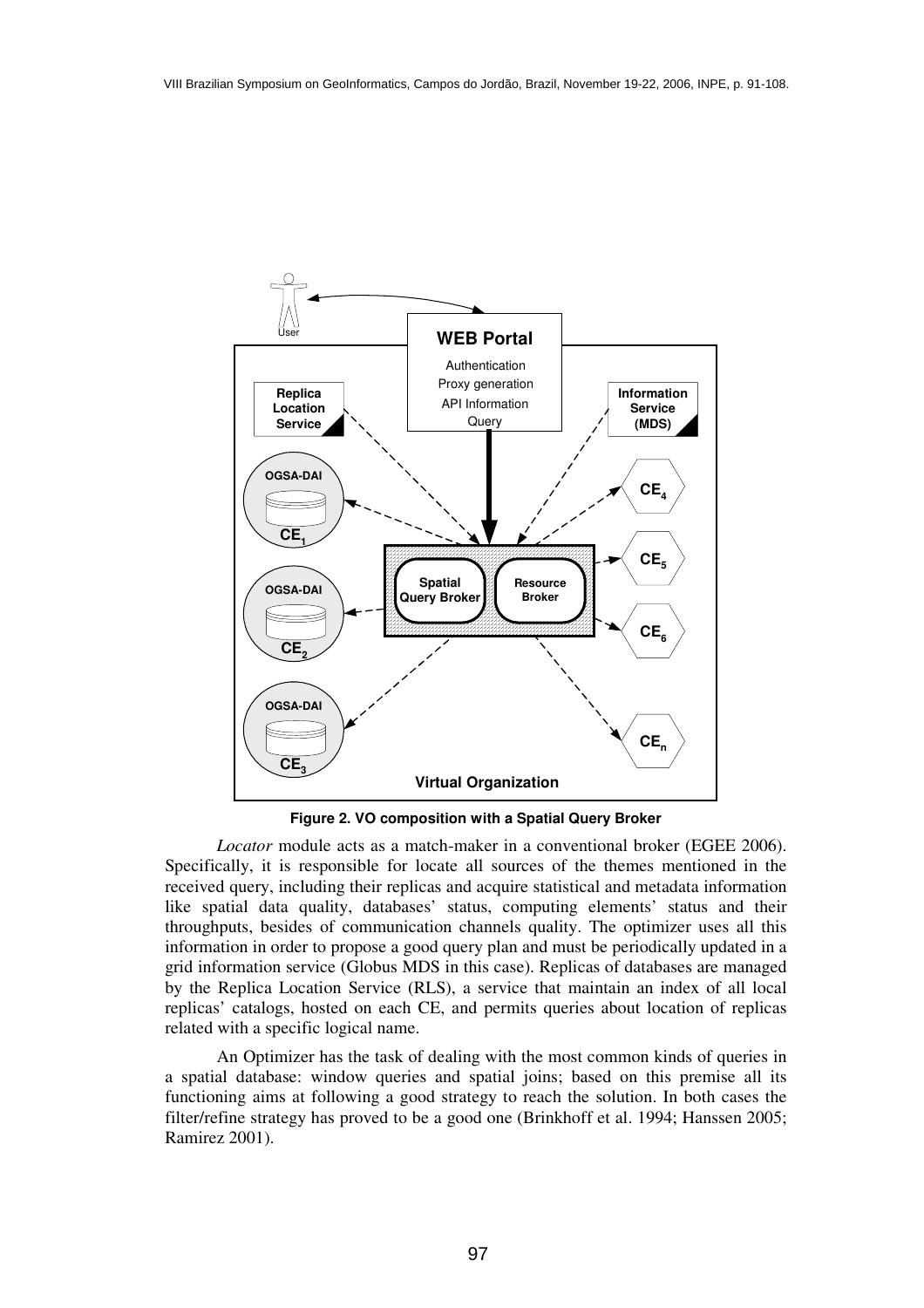

**Figure 3. Spatial Query Broker architecture** 

The optimizer takes the simplified query received and, based on the fragments' locations and status of replica-storing computing elements, chooses the best set of servers to execute the filtering phase of a spatial join operation. This phase is part of the multi-step filtering proposed in (Brinkhoff et al. 1994) and its main purpose is to discard false hits based on a MBR join operation followed by a geometric filtering like 4CRS (Azevedo et al. 2004). The engine used to decide among the best servers makes use of the information collected from each of them in the *location module*. When dealing with either thematic or hybrid spatial data partitioning schema, the optimizer must request the transmission of the MBR approximations for the missing themes (and the 4CRS signature) to the specifics SDBMS, before proceeding with the filtering (figure 4). This procedure is well defined in (Ramirez 2001).

 The *Execution monitor* is responsible for submitting, to a set of servers defined in the previous module, the query plan received, and monitor its execution. After finishing their approximate sub-queries (MBR filtering and geometric filtering), the servers return two distinct sets of data to the execution monitor. The identifiers of the pairs of objects that attend to the intersection's predicate build the first set, and the pairs of inconclusive identifiers compose the second set with their vertices' numbers. It should be noticed that after executing the geometric filter phase based, for example, on 4CRS (Zimbrão and Souza 1998), some true hits may be already detected.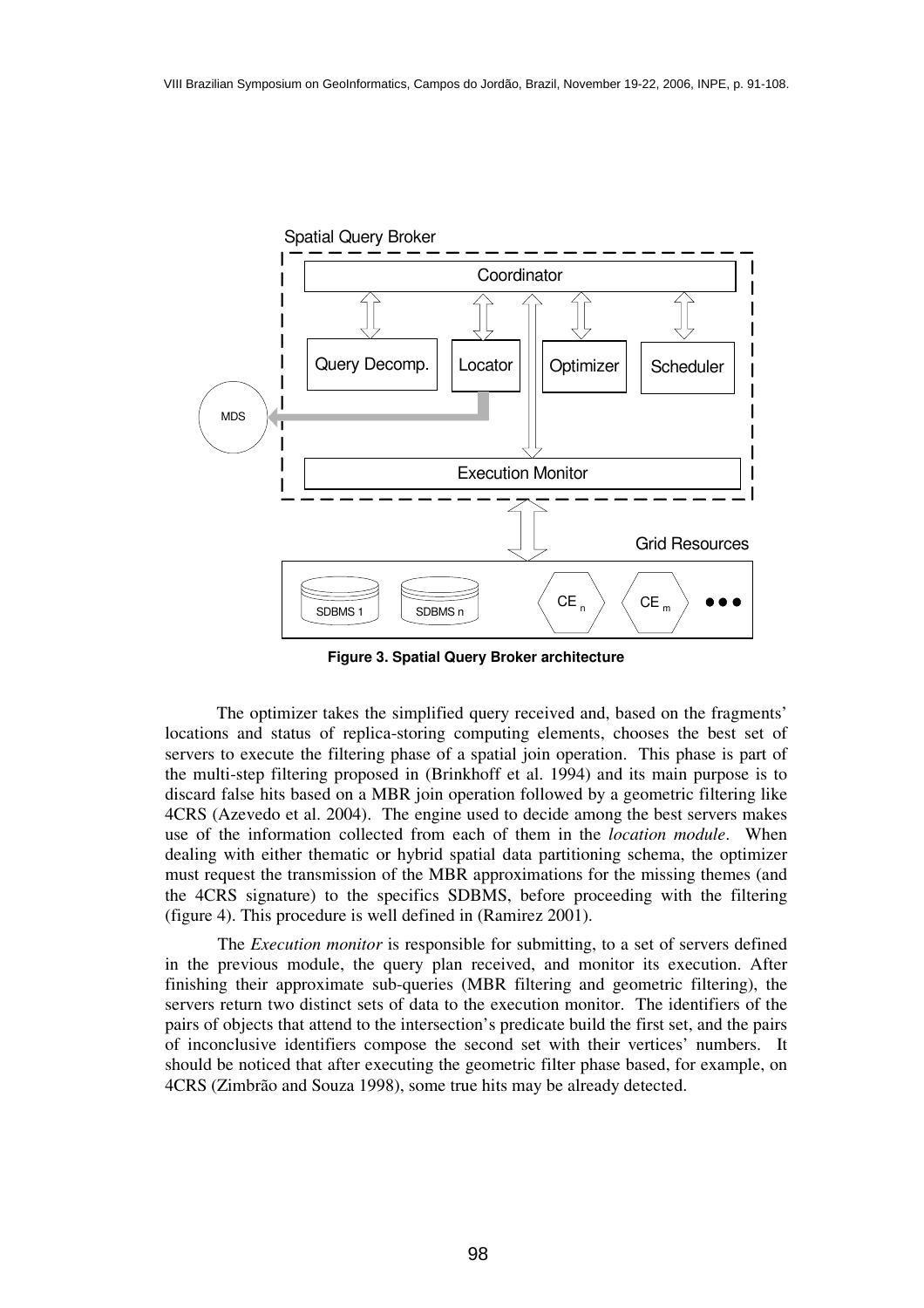

**Figure 4. Sub-queries' running sequence in CEs with SDBMS** 

A *scheduler* module was included to assign exact geometries' tests to common computing elements. These CEs receive inconclusive pairs to process as a result of their status, capability (throughput) and communication channels characteristics. The scheduler can adopt user's directives, collected from a web portal or from a file, to change the criteria used to sort the CEs, in order to receive the inconclusive pairs. The scheduler builds two queues with the inconclusive pairs, one with the pairs that have a total number of vertices above a threshold limit (supplied by the user) and the other with the other pairs. To proceed with the scheduling, each CE receives a pair of geometries to process (without alphanumeric data) as a result of its processing power (throughput) and new pairs are distributed as fast as they complete processing. The powerful CEs are fed with the pairs from the queue that stores those with greater number of vertices, while the other CEs receive their pairs from the other queue (figure 5). We have the controller of the symposium on Geodesium on Campos do Jordão, Brazil, November 19.22, 2006, INPE, p. 91-108.<br>
Program W<br>
Theoretics, Campos Controller (Section 2012)<br>
Theoretics, Campos Controller (Section 201

Finishing an exact test, a CE informs the execution monitor whether that specific pair satisfies or not the intersection predicate. At the end, when all pairs have been processed, the execution monitor eliminates all redundant information and the coordinator orders the SDBMSs to transfer the tuples that satisfy the predicate to the requestor machine.

 The dynamic behavior of the scheduling process permits the addressing of more complex geometries to more powerful CEs. This granularity based on pairs may lead to a fine adjustment when coupling geometries complexity with processor nodes.

 A simplified sequence diagram of the entire SQB functioning is presented in figure 6, which can be described as follows:

• A user interacts with the *coordinator*, by means of a Web portal, submitting a query that has its themes chosen from a list (according to a global schema). This query should be constrained by a defined region;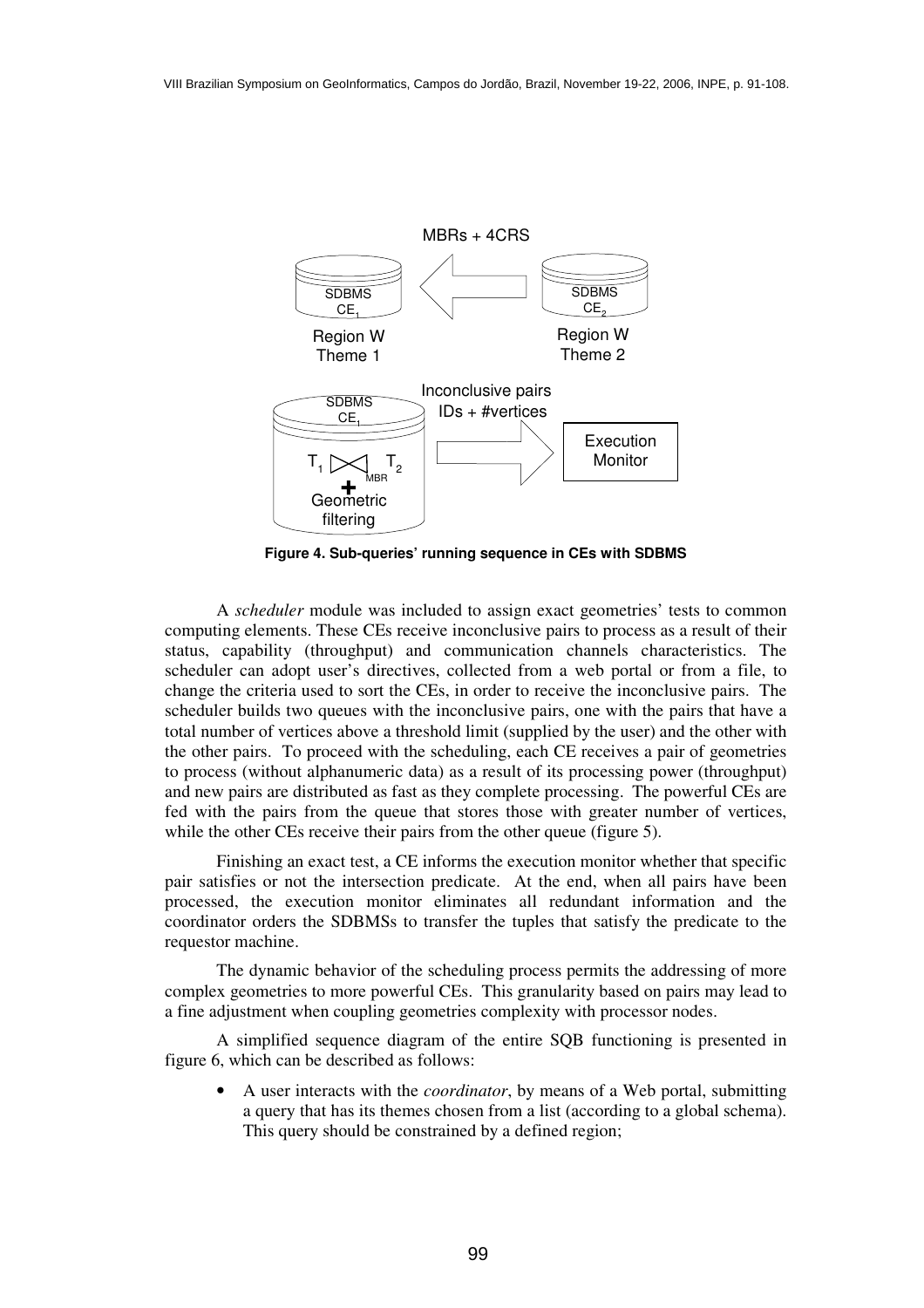

**Figure 5. Queues in the scheduler** 

- The *coordinator* calls a *decomposer* instance to analyze and simplify the query based on a global scheme and idempotent rules;
- If no problems occur the *coordinator* asks the *locator* to request the information service (MDS) for a list with the SDBMS that can participate of the query, based on the region covered by each one and the themes stored within them. Replicas of the databases associated with these themes are also requested to the RLS. The status of available unspecialized CEs, periodically updated by the MDS, and the network bandwidth between all these nodes and the SQB are also acquired;
- After all this information has been supplied the *coordinator* chooses the best SDBMSs to participate in the query and, by means of the *execution module*, determines the execution of the two initial steps of the Brinkhoff proposal (Brinkhoff et al. 1994): the MBR join (filtering) and the geometric filtering. These two steps occur in a master CE, the one with the largest theme stored as suggested in (Ramirez 2001);
- After receiving the results, formed by a list of pairs that satisfy the predicate and a list with inconclusive pairs, the *coordinator* generates the queues to store the sorted inconclusive pairs (only their ids and location) in order to send them to chosen CEs and proceed with the exact geometry tests;
- The results returned to the *execution module* are then combined.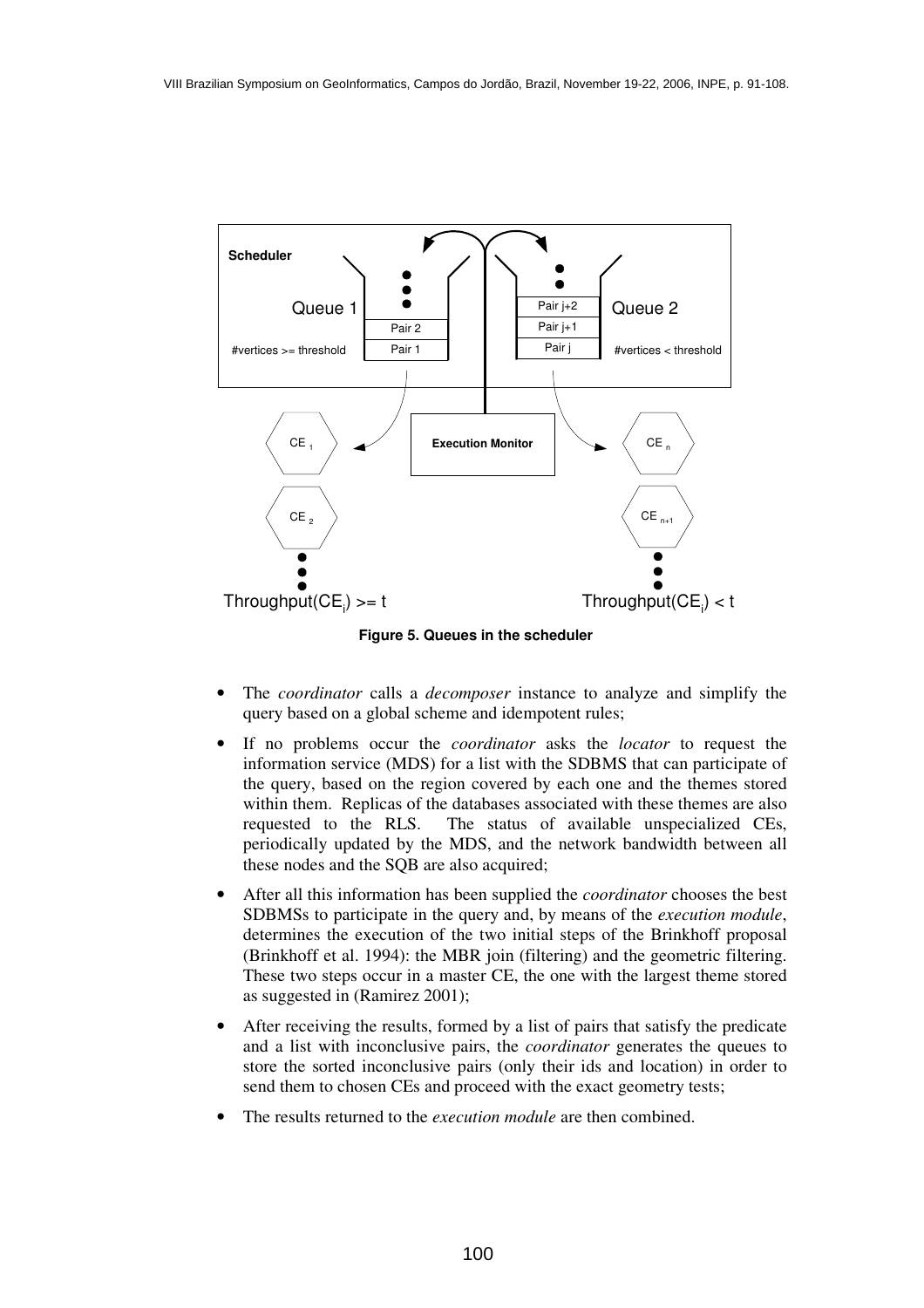

**Figure 6. Simplified sequence diagram of the SQB** 

 It is desirable that all interactions between broker and SDBMS should take place under an OGSA-DAI interface, an implementation of data access and integration interface proposed by the Global Grid Forum, which allows dealing with a possible heterogeneity among these SDBMSs.

 Complementing the description of the SQB components, it is necessary to depict some other premises considered in this proposal in order to clarify the reasons for the strategies chosen. The next paragraphs cover these aspects.

 Queries being analyzed are restricted to spatial joins involving themes with polygon geometries under a set of common spatial predicates, like those defined by Egenhofer (Egenhofer and Herring 1994): touch, overlap, inside and so on.

 The family of spatial query joins covered by the present proposal can be seen in equation (*i*).

$$
\text{Query} = \sigma_{w} (T_{1}) \underset{P = \text{intersection}}{\triangleright} \sigma_{w} (T_{2}) \qquad (i)
$$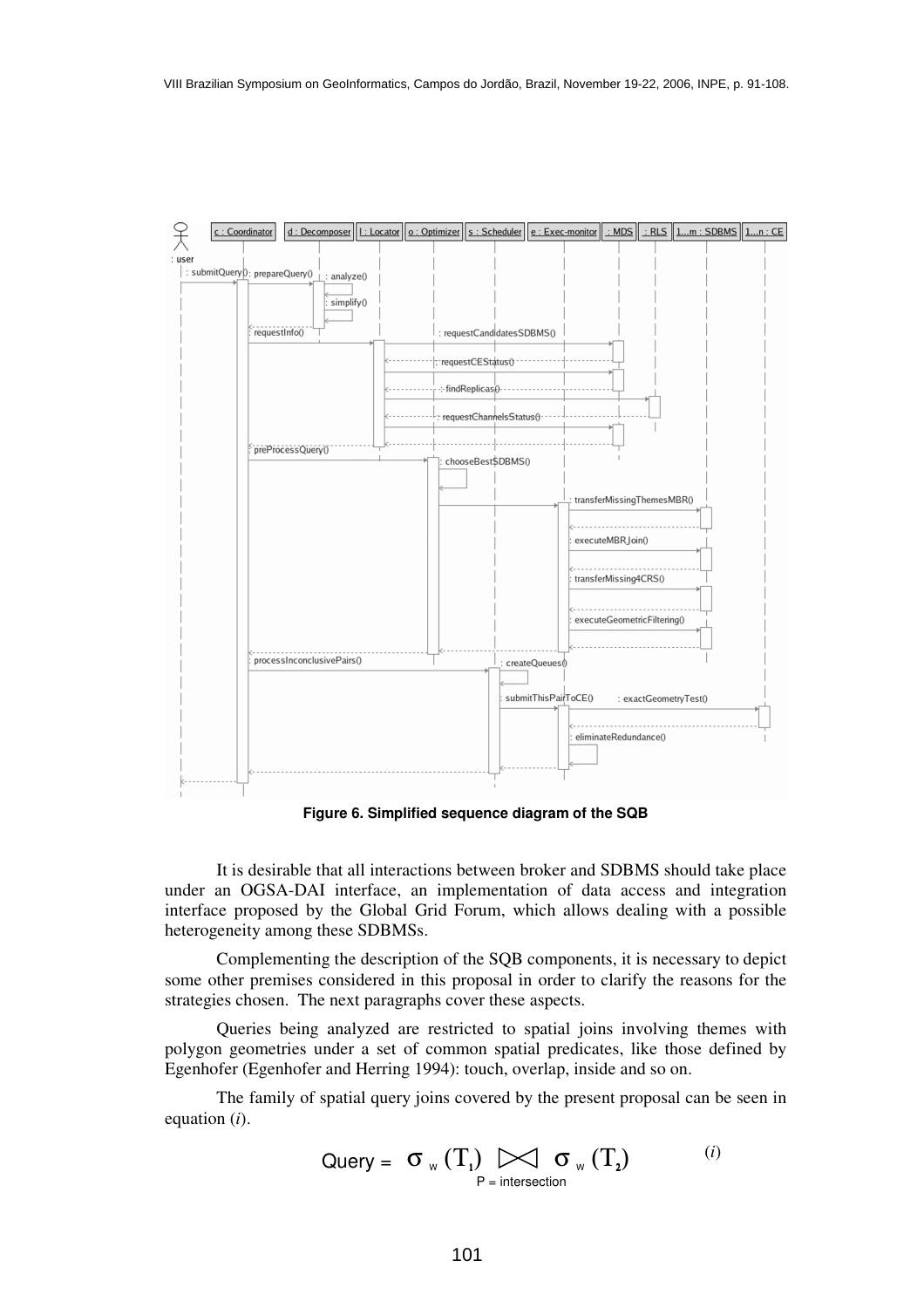Where:

 $T_1$  and  $T_2$  are spatial themes,

*W* is a rectangular window and

*P* is the predicate used with the join operation.

 There is also the premise that the VO offers some services needed by the SQB to interact with others VO's components. In the table 1 these services and their correspondent operations are listed.

| <b>VO's Component</b>      | <b>Service</b>             | <b>Operations</b>                      |  |  |
|----------------------------|----------------------------|----------------------------------------|--|--|
| <b>Information Service</b> | <b>MDS</b>                 | RequestGlobalSchema<br>RequestCEStatus |  |  |
|                            |                            | RequestCandidatesSDBMS                 |  |  |
|                            |                            | <b>RequestChannelsStatus</b>           |  |  |
|                            |                            | RequestAGlobalID                       |  |  |
| CE (SDBMS)                 | <b>OGSA-DAI</b><br>WS-GRAM | Many                                   |  |  |
|                            | WSRF                       | Many                                   |  |  |
|                            |                            | <b>ExactGeometryTest</b>               |  |  |
| CE.                        | WS-GRAM                    | Many<br><b>ExactGeometryTest</b>       |  |  |
|                            | WSRF                       |                                        |  |  |

**Table 1: Other services needed in the VO** 

 The *ExactGeometryTest* service, deployed in CE nodes, has the task of receiving a pair of geometries with their IDs and execute the exact geometry processing to verify if they satisfy a predicate (intersection in this case). Its result is true or false according to the processing.

 The last premise is that there is a global identification structure where each feature stored in the SDBMSs has been already registered. This mechanism makes possible for the components to deal with any feature no matter where it is stored. This structure is similar to a catalogue service.

 This global ID mechanism is used during all broker activities and all new created features should be registered.

 Most of the work mentioned in the previous section cannot be considered query brokers in a distributed environment: some just execute queries, without planning; others emphasize data migration and replication when scheduling queries, and so on. In table 2, the architecture proposed in this section is compared to some known brokers with the purpose of consolidating some aspects.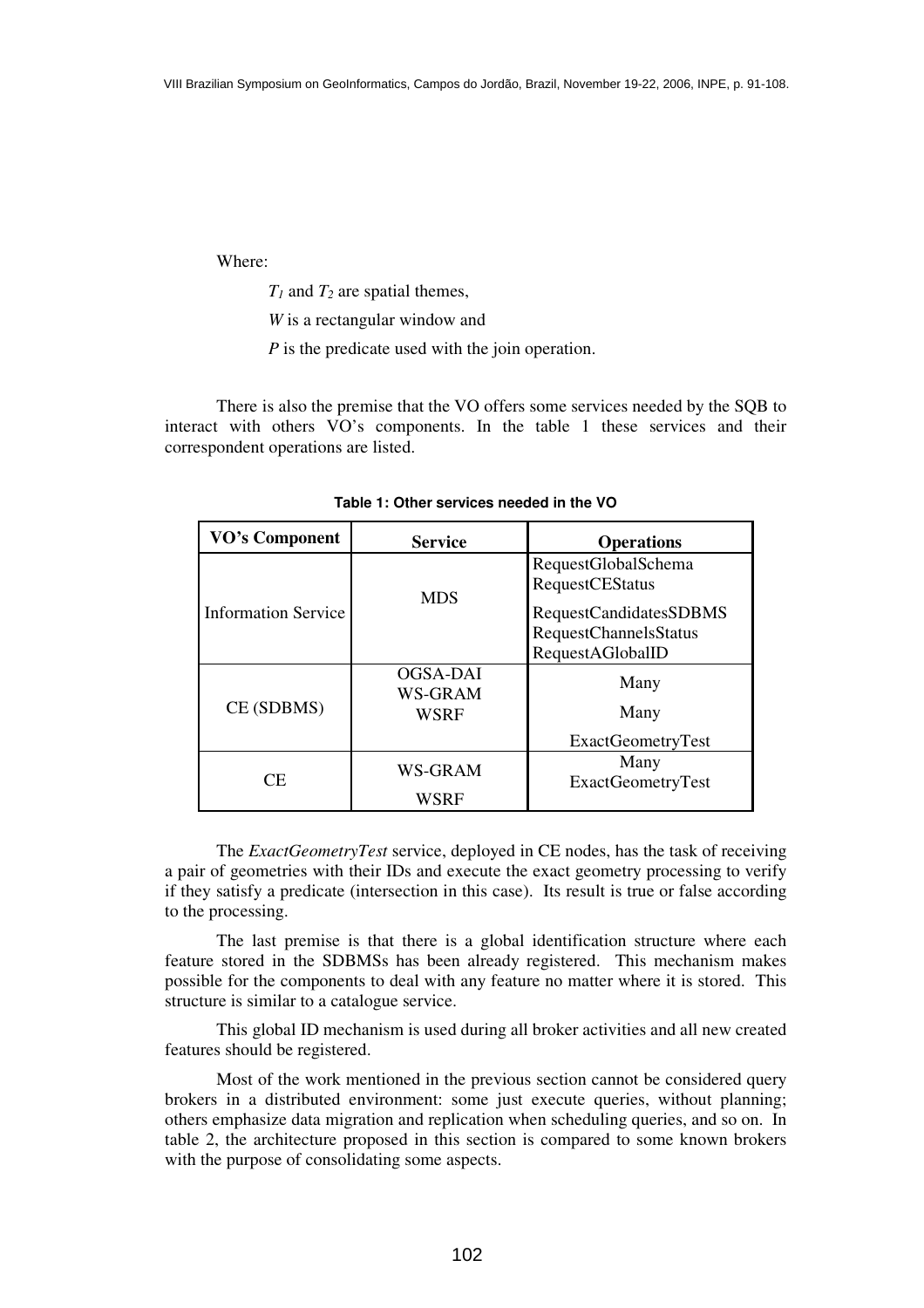|                                                      | <b>SQB</b> | <b>OGSA-DOP</b> | GridWay<br>(Globus) | <b>WMS</b><br>(gLite) |
|------------------------------------------------------|------------|-----------------|---------------------|-----------------------|
| semantic                                             | query      | query           | job                 | job                   |
| <b>Application domain</b>                            | databases  | databases       | Generic job         | Generic job           |
| Job/query migration                                  | no         | no              | yes                 | no                    |
| <b>Dynamic scheduling</b>                            | yes        | no              | yes                 | no                    |
| <b>Support to spatial queries</b>                    | yes        | no              |                     |                       |
| <b>Nodes without database</b><br>involved with query | yes        | no              |                     |                       |
| <b>Follow GGF standards</b>                          | yes        | ves             | yes                 | yes                   |

#### **Table 2: Brokers comparison**

#### **7. Preliminary results**

A prototype is being built to validate the proposed architecture and many of the functionalities described are under construction. The Globus Toolkit is being adopted as the grid middleware since its basic tools are already robust and used in several projects around the world. Its job manager is responsible for receiving a job description and taking the necessary steps for its execution. This component is named Globus Resource and Allocation Manager (GRAM) and, in release 4, has the ability to deal with 32,000 concurrent jobs against 300 in the previous release (Foster 2005).

 The implementation is being made with a Web service approach by means of the Java WS-Core package provided by Globus. The SQB, accessed as a Web service in a specific server, makes use of stubs to interact with the others services like MDS, GRAM and the Replica Location Service (as depicted in figure 2) following a normal Web service style.

*Secondo* (Güting et al. 2004) was adopted as spatial database management system in this first stage. Its flexibility and modularity are achieved with an architecture based on algebras, which permit working with several data models. Spatial algebra is supplied with the product and changes or adjustments in its implementation can be easily done. The lack of an OGSA-DAI driver however, avoids its use in a heterogeneous group of servers. To test OGSA-DAI interface features, the PostgreSQL 8 / PostGIS will be adopted in a future stage.

 Despite its being constructed, a few tests were done with synthetic spatial datasets consisting of polygons in order to give us some relative parameters to guide our work while dealing with spatial joins among polygons.

 The tests were executed involving up to nine computers that run subqueries in parallel being the overall response time compared with that one obtained for a single machine running the entire query. With the times acquired, a speedup (Gistafson 1990) parameter was obtained for each configuration.

The conditions adopted on tests are presented below:

• The spatial database servers were used to store regions of a regular grid, each of them with only two themes;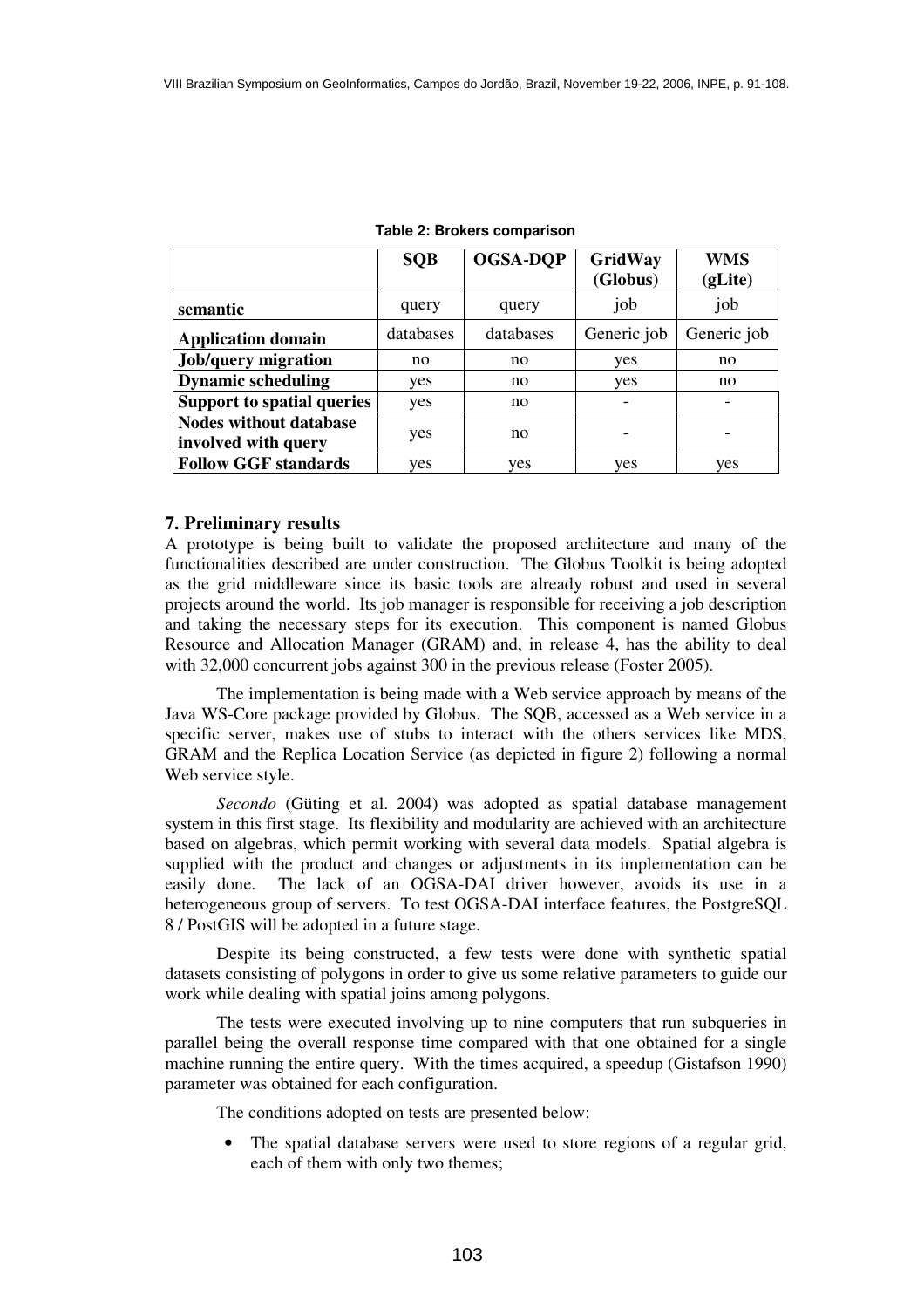- The themes had their geometric attributes represented by triangles, that could vary in shape and size;
- Two datasets with 10,060 synthetic objects, each one, were partitioned in four and nine regular areas;
- Communication costs were estimated, since all tests were executed in a local area network in spite of using a remote network such as the Internet;
- Only nodes with SDBMS were involved in the query.

The queries assumed during the tests had the form:

*Select all pairs from theme1, theme2 where theme1 overlaps theme2 and region = regionX* 

The response time used to build the table 3 follows the equation (*ii*).

$$
RT = TMSG * \#messages + TTX * \#bytes + TCPU + TUO
$$
 (ii)

 It was considered during the tests that the number of messages and the time spent with a single message transmission were constant, so the first term from equation (*ii*) was not considered. The communication cost term in equation (*ii*) depends on size of data and on communication's channel bandwidth that was estimated in 256 kbps.

 The final response time is limited by the node that computes the worst response time, following equation (*iii*).

 $RT_{FINAI} = max\{RT_1, RT_2, ... RT_i\}$  i = number of servers working in parallel (*iii*)

 The results observed for the spatial joins are presented in table 3, where costs are expressed in milliseconds and the resultset size in bytes.

| # of         | Region         |       | <b>Resultset</b><br><b>Costs</b> |            | Total |       |         |         |
|--------------|----------------|-------|----------------------------------|------------|-------|-------|---------|---------|
| <b>SDBMS</b> | Name           | # obj | size                             | <b>CPU</b> | I/O   | Comm  | Cost    | Speedup |
| <b>SDBMS</b> | <b>FULL</b>    | 10912 | 2538685                          | 2213416    | 735I  | 77475 | 2291626 | 1,00    |
|              | <b>NW</b>      | 2385  | 533445                           | 133680     | 172   | 16279 | 150131  | 11,94   |
| SDBMS        | <b>NE</b>      | 2706  | 628885                           | 147175     | 194   | 19192 | 166561  |         |
|              | <b>SW</b>      | 3154  | 734406                           | 169332     | 233   | 22412 | 191977  |         |
| 4            | SЕ             | 2747  | 640873                           | 148509     | 209   | 19558 | 168276  |         |
|              |                | 1065  | 246074                           | 24794      | 65    | 7510  | 32369   |         |
|              | $\overline{c}$ | 922   | 212832                           | 24820      | 64    | 6495  | 31379   |         |
|              | 3              | 1167  | 269244                           | 29273      | 85    | 8217  | 37575   |         |
| <b>SDBMS</b> | 4              | 1140  | 266527                           | 28396      | 81    | 8134  | 36611   |         |
|              | 5              | 1338  | 312329                           | 34590      | 97    | 9532  | 44219   | 45,07   |
| თ            | 6              | 1252  | 292853                           | 29057      | 90    | 8937  | 38084   |         |
|              | 7              | 1440  | 336147                           | 35398      | 96    | 10258 | 45752   |         |
|              | 8              | 1547  | 360394                           | 39730      | 113   | 10998 | 50841   |         |
|              | 9              | 1138  | 265508                           | 27332      | 81    | 8103  | 35516   |         |

**Table 3: CPU, I/O and communication costs**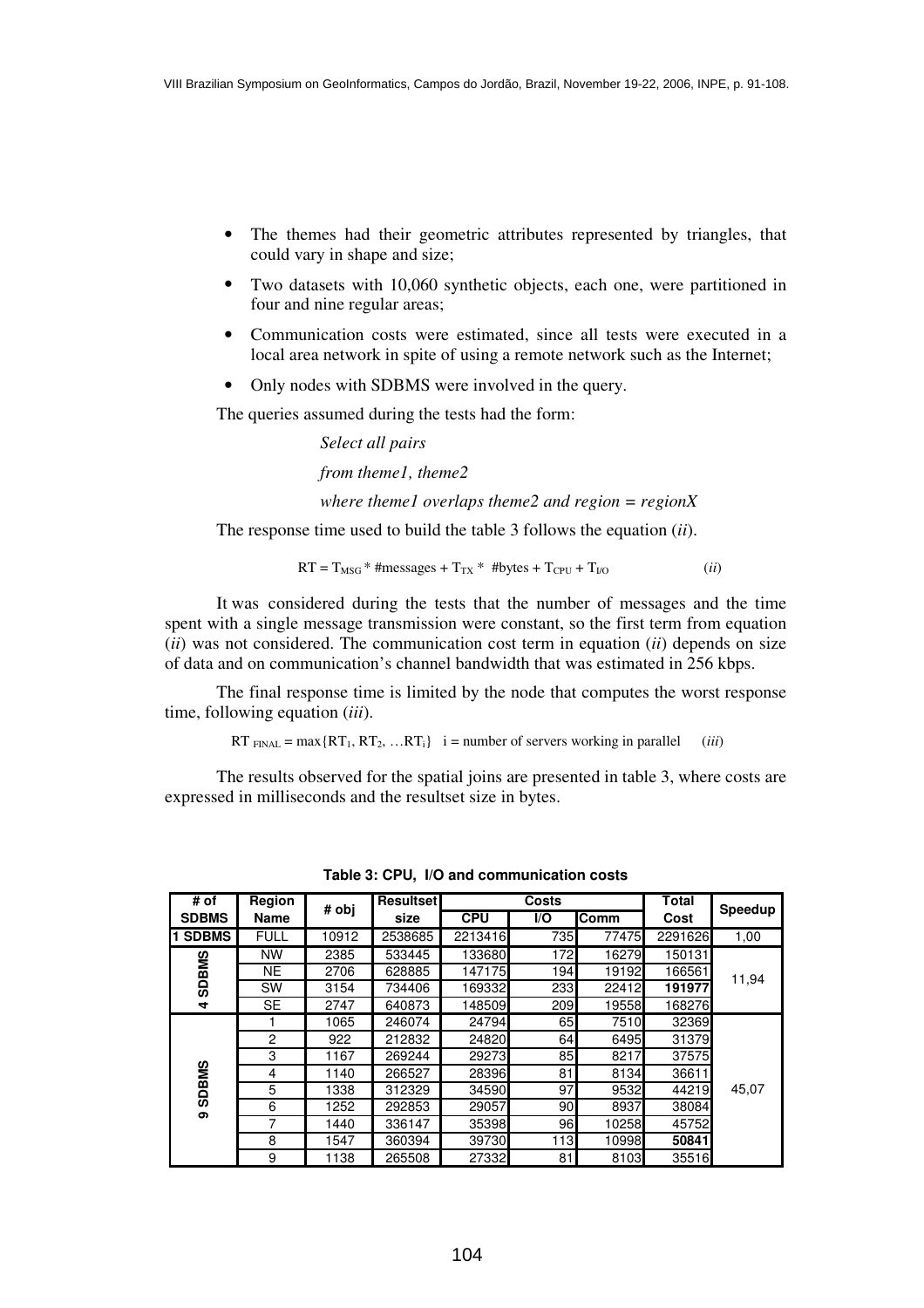

 Figure 7 sketches the improvement achieved when executing the join operation in a parallel manner.

 The results observed give us a small, but important contribution in the sense that we can perceive some aspects of the spatial fragmentation adopted with the proposed architecture.

 When member organizations work like regional data producers, i.e., generating all themes on a spatial region, a global query can take advantage of pre-existing spatial indexes already created on each SDBMS and the original query can be easily broken into sub-queries. The executed tests fall in this category and show that:

- Processing (CPU plus I/O) cost of the spatial join queries is normally greater than communication costs when dealing with large window areas;
- Some objects are processed more than once because they cross the boundaries as presented in table 2 (the number of objects, when summed, is greater than the whole dataset);
- When subqueries are executed in parallel the ratio: *available memory* / *query complexity* increase, leading to a superlinear speedup. Superlinear speedup, as seen in table 2, means that the resources used to process the whole query at once in a server were insufficient and the operation consumed too much time.

 We can conclude that expensive operations, like spatial joins, normally spend more time processing than transmitting data and, for this family of operations, we can notice expressive improvement in their response time depending of the number of machines involved in their execution, since the original query has the possibility to use an extra amount of free resources not available in a single machine.

 However, an extra communication overhead can be expected when an excessive number of servers is involved with an operation. In these situations communication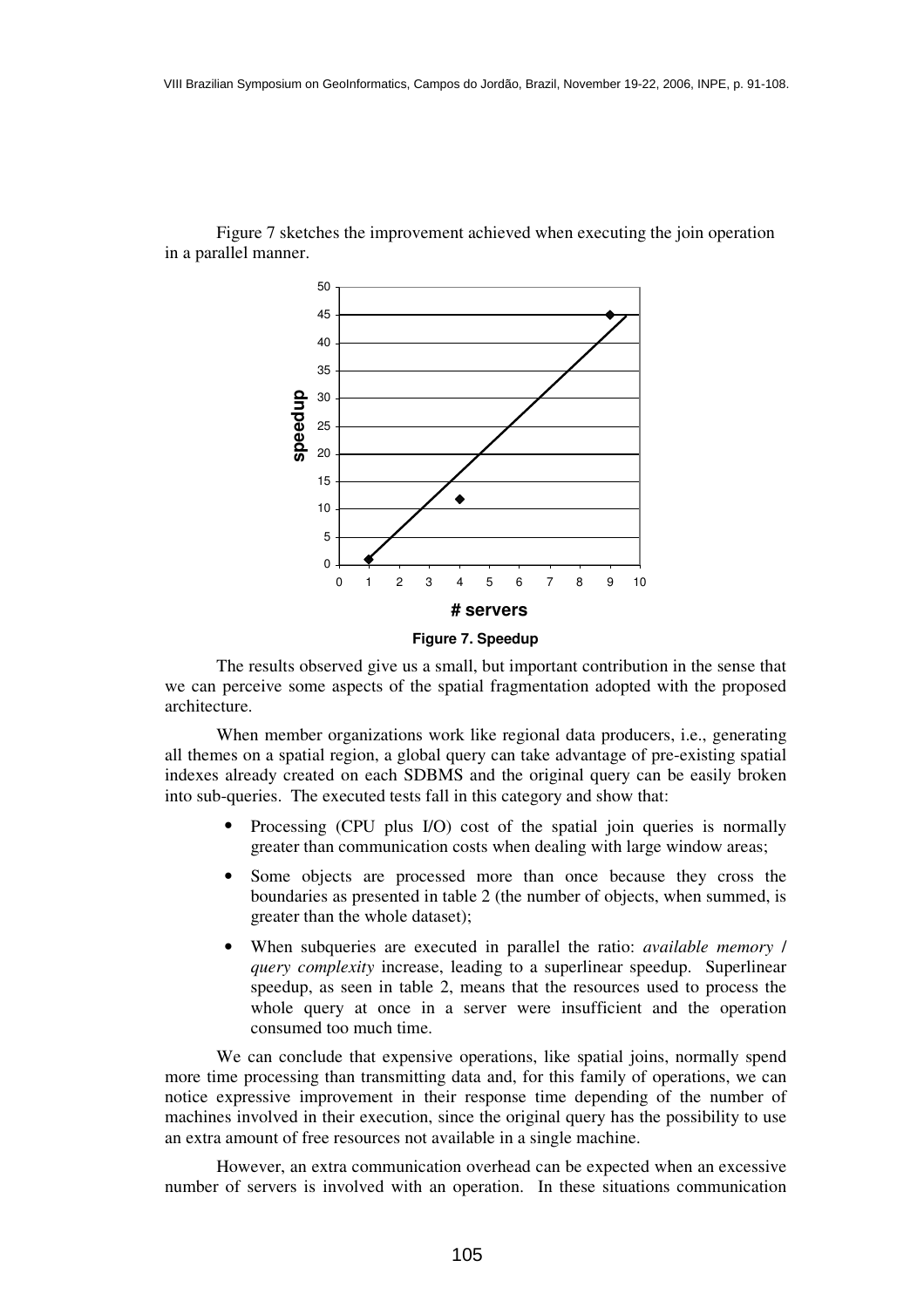costs tend to be in the same order of magnitude or greater than processing costs, dominating overall response time. The effort made during the combination of partial results is another parameter that should be observed before a query subdivision, in order to avoid poorer performance.

 Another point that should be emphasized in this structure is that the multiprocessing of the same object must be avoided in order to improve the final response time. This problem causes great impact during the processing of exact geometries, since the algorithms' complexities, used to evaluate the queries' predicates, are directly dependent on their vertices' number. Besides that the amount of data to be transferred is increased, a post-processing stage to suppress redundant results being necessary.

# **8. Final remarks**

The SQB architecture was conceived to explore the computational power of a virtual organization by means of dynamic scheduling in the most critical phase of a spatial join operation: the exact geometries processing. It is expected that queries over large spatial databases made up by several spatial database management systems, belonging to distinct organizations, can take advantage of this proposal, minimizing the effects of the natural grid's latency.

 Government agencies responsible for the production of basic spatial data from large areas can benefit from it when offering query services over these huge amounts of data dynamically to other agencies, without the need of expensive clusters or equivalent equipment.

 To summarize it, the adoption of a SQB in a grid environment avoids the need of a user knowing details of the locations of spatial data sources and gives him the possibility to run a query using the best resources available at that time. We suppose that the amount of computing elements running a query would have a strong impact on the final response time, as shown by the preliminaries tests. Another desirable feature of this architecture is that it explores the pre-existing spatial index of, at least, one of the two themes involved in the operation, reducing the time spent with the filtering and geometric filtering steps.

 For the next stages we can highlight the prototype conclusion and the execution of several tests with actual and synthetic spatial datasets, with different parameter configurations such as vertex threshold, and with different cost models, the latter having a direct impact on the performance of the optimizer and of the scheduler.

#### Reference

- Adzigogov, L., Soldatos, J., and Polymenakos, L. (2005). "EMPEROR: An OGSA Grid Meta-Scheduler based on Dynamic Resource." *Journal of Grid Computing*, 3, 19-37.
- Afgan, E. (2004). "Role of the Resource Broker in the Grid." ACM, Huntsville, Alabama, USA.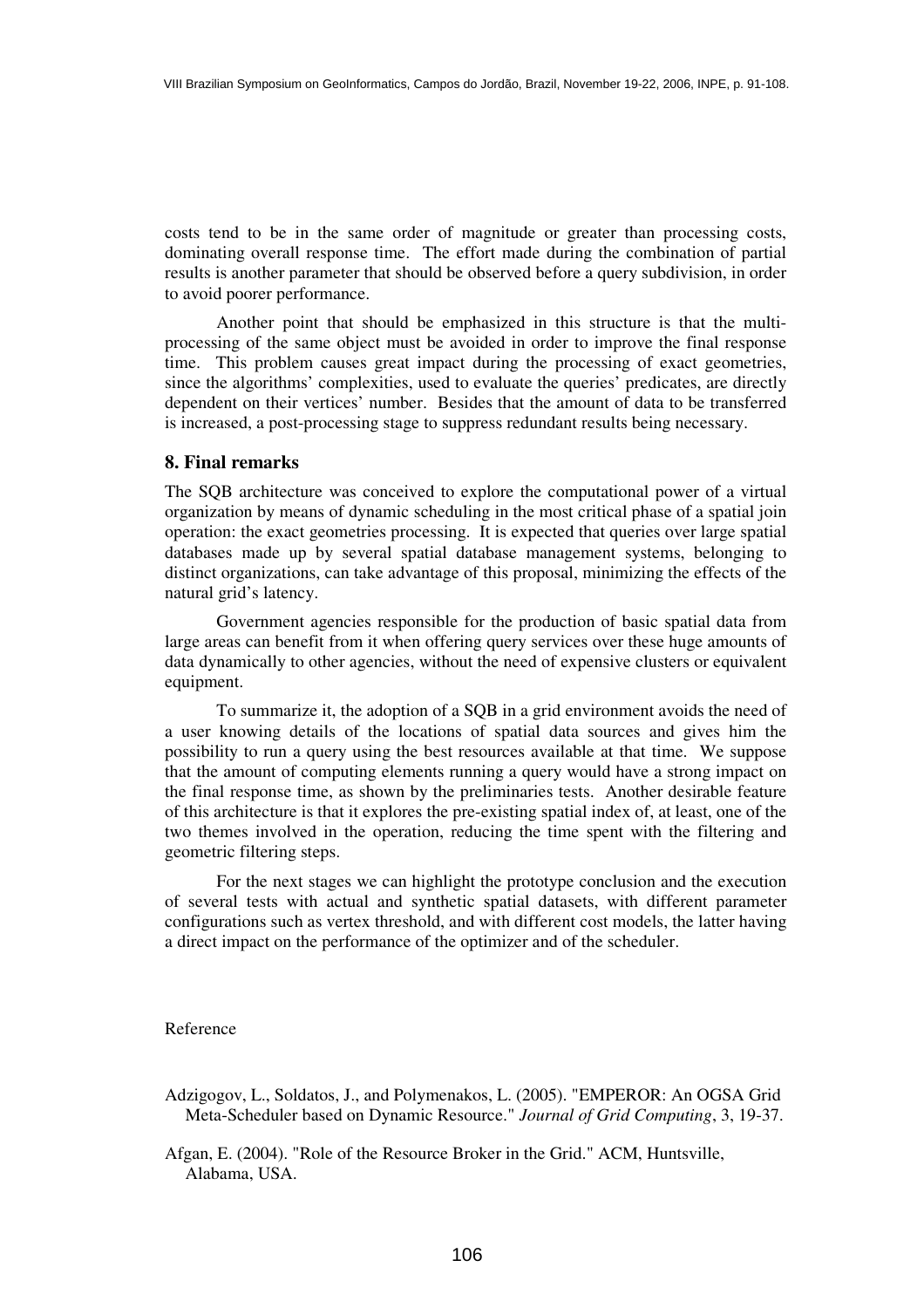- Andretto, P. e. a. (2004). "Practical approaches to Grid workload and resource management in the EGEE project.".
- Azevedo, L. G., Monteiro, R. S., Zimbrão, G., and Souza, J. M. (2004). "Approximate Spatial Query Processing Using Raster Signature.".
- Brinkhoff, T., Kriegel, H., and Schneider, R. (1994). "Multi-Step Processing of Spatial Joins." Washington,DC - USA, 237-246.
- Buyya, R., and Venegupal, S. (2004). "The Gridbus Toolkit for Service Oriented Grid and Utility Computing: An overview and Status Report.".
- Câmara, G., and Queiroz, G. (2002). "GeoBR: Intercâmbio Sintático e Semântico de Dados Espaciais.".
- Di, L., Chen, A., Yang, W., and Zhao, P. (2003). "The Integration of Grid Technology with OGC Web Services (OWS) in NWGISS for NASA EOS Data.".
- EGEE .(2006) "GLite Installation and Configuration Guide v 3.0 (rev 2)" , European Union.
- Egenhofer, M. J., and Herring, J. R. (1994) "Categorizing Binary Topological Relations Between Regions, Lines and Point in Geographical Databases" , NCGIA.
- "Globus Toolkit 4."(2005). www.gridbus.org/escience/051205GlobusTutorialeScience.ppt, July/2006.
- Foster, I., and Kesselman, C. (1999). "Computational grids." *The Grid: Blueprint for a New Computing Infrastructure*, Morgan-Kaufman.
- Foster, I., Kesselman, C., and Tuecke, S. (2001). "The Anatomy of the Grid Enabling Scalable Virtual Organizations." *Lecture Notes in Computer Science*, 2150.
- Gistafson, J. L. (1990). "Fixed Time, Tiered Memory, and Superlinear Speedup.".
- GridWay Team .(2006) "GridWay 5 Documentation: User Guide" Madrid, Spain, Universidad Complutense de Madrid.
- Güting, R. H., Behr, T., Almeida, V., Ding, Z., Hoffmann, F., and Spiekermann, M. (2004) "Secondo: An Extensible DBMS Architecture and Prototype" Hagen, Germany, Fernuniversität Hagen.
- Hanssen, G. (2005). "The Filter/Refine Strategy: A Study on the Land-Use Resource Dataset in Norway.".
- Ilya, Z., Memon, A., Petropoulos, M., and Baru, C. (2003). "Online Querying of Heterogeneous Distributed Spatial Data on a Grid." Brno, Cz, 813-823.
- Kang, M.-S., and Choy, Y.-C. (2002). "Deploying parallel spatial join algorithm for network environment." IEEE, 177-181.